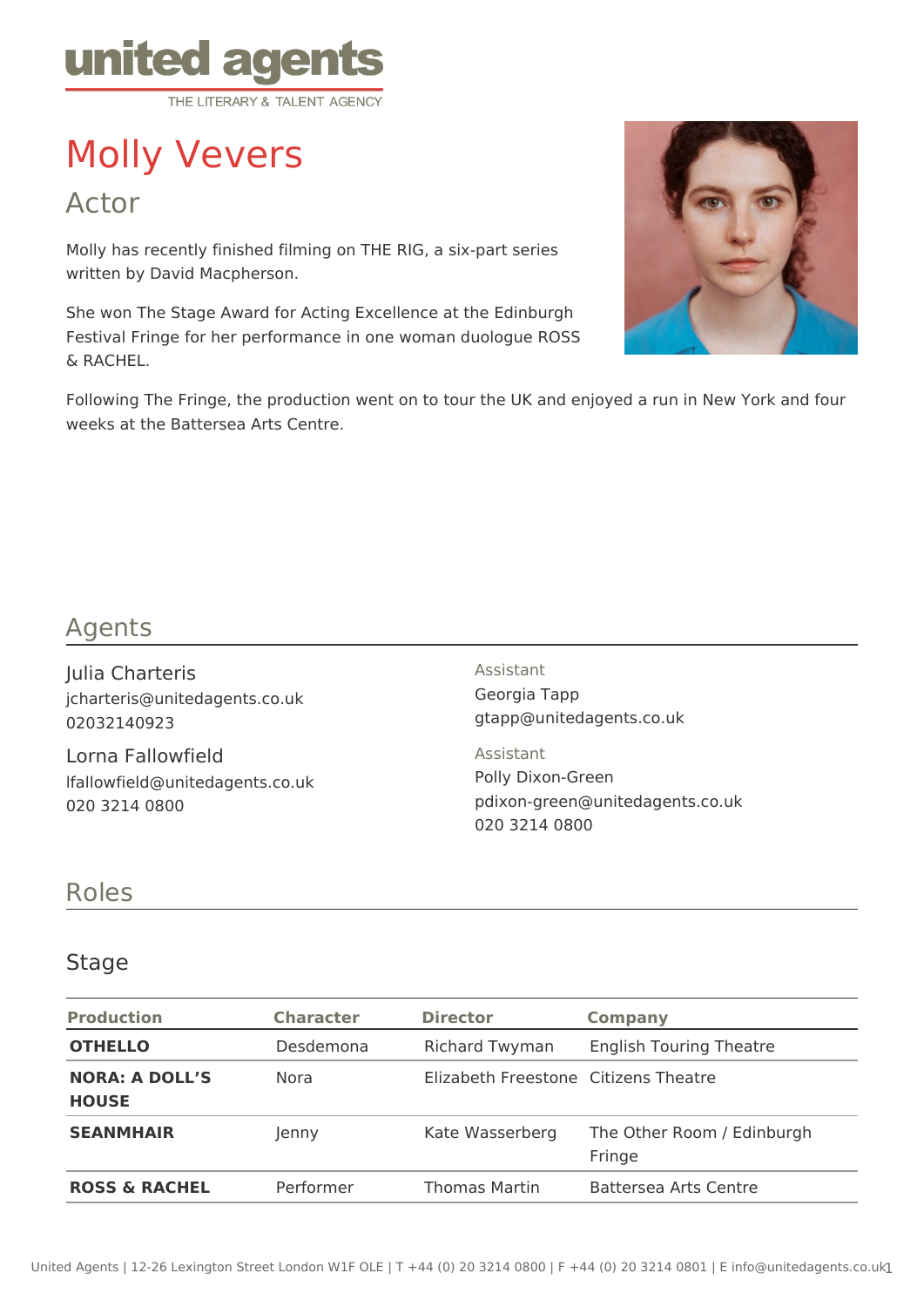| <b>Production</b>                      | <b>Character</b> | <b>Director</b>               | <b>Company</b>                                          |
|----------------------------------------|------------------|-------------------------------|---------------------------------------------------------|
| <b>JUMPY</b>                           | Tilly            | Cora Bissett                  | Royal Lyceum Theatre                                    |
| <b>ROSS &amp; RACHEL</b>               | Performer        | Thomas Martin                 | 59e59 Theaters New York / UK<br>Tour / Edinburgh Fringe |
| <b>A FIRST WORLD</b><br><b>PROBLEM</b> | Amelia / Steve   | Holly Race Roughan Theatre503 |                                                         |
| <b>AN IDEAL HUSBAND</b>                | Mabel Chiltern   | Irina Sabristova              | Palketto Stage (touring)                                |
| <b>THE SLEEPING</b><br><b>BEAUTIES</b> | Mini             | <b>Roisin McBrinn</b>         | Sherman Cymru                                           |
| <b>KORA</b>                            | Flo              | Nicholas Bone                 | Magnetic North & Dundee Rep                             |
| <b>TIME AND THE</b><br><b>CONWAYS</b>  | Carol            | Jemima Levick                 | Royal Lyceum Theatre & Dundee<br>Rep                    |
| THE SNOW QUEEN                         | Gerda            | Jemima Levick                 | Dundee Rep                                              |
| <b>SHE TOWN</b>                        | Maeve            | Jemima Levick                 | Dundee Rep                                              |

### Television

| <b>Production</b>                                | <b>Character</b>    | <b>Director</b>       | <b>Company</b>                             |
|--------------------------------------------------|---------------------|-----------------------|--------------------------------------------|
| <b>UNTITLED NEW PICTURES</b><br><b>PROJECT 3</b> |                     | Lewis Arnold          | New Pictures/ITV                           |
| <b>THE RIG</b>                                   | <b>Heather Shaw</b> | John Strickland       | Amazon Studios/Wild Mercury<br>Productions |
| <b>THE SPANISH PRINCESS</b>                      | Jane Stewart        | Lisa Clarke           | Starz                                      |
| <b>CLIQUE - SERIES 2</b>                         | Alice               | Robbie McKillop       | <b>BBC THREE</b>                           |
| <b>DOCTORS</b>                                   | Bella McCall        | Christiana Ebohon BBC |                                            |
| <b>DOORS OPEN</b>                                | Student             | Marc Evans            | <b>ITV/Sprout Pictures</b>                 |

## Film

| <b>Production</b>    | <b>Character</b> | <b>Director</b>      | <b>Company</b>                             |
|----------------------|------------------|----------------------|--------------------------------------------|
| <b>CHUBBY FUNNY</b>  | Rosie            | <b>Harry Michell</b> | Free Range Films / Aimlmage<br>Productions |
| <b>WHERE WE WERE</b> | <b>Bernie</b>    | <b>Emily Ringe</b>   | Short Film                                 |

# Radio

| <b>Production</b>                             | <b>Character</b> | <b>Director</b> | <b>Company</b>         |
|-----------------------------------------------|------------------|-----------------|------------------------|
| <b>LEGENDS OF THE HOLYROOD</b> Senga / Gimble |                  | Gus Beattie     | BBC Radio / The Comedy |
| <b>VAMPIRES</b>                               | Lassie           |                 | Unit                   |